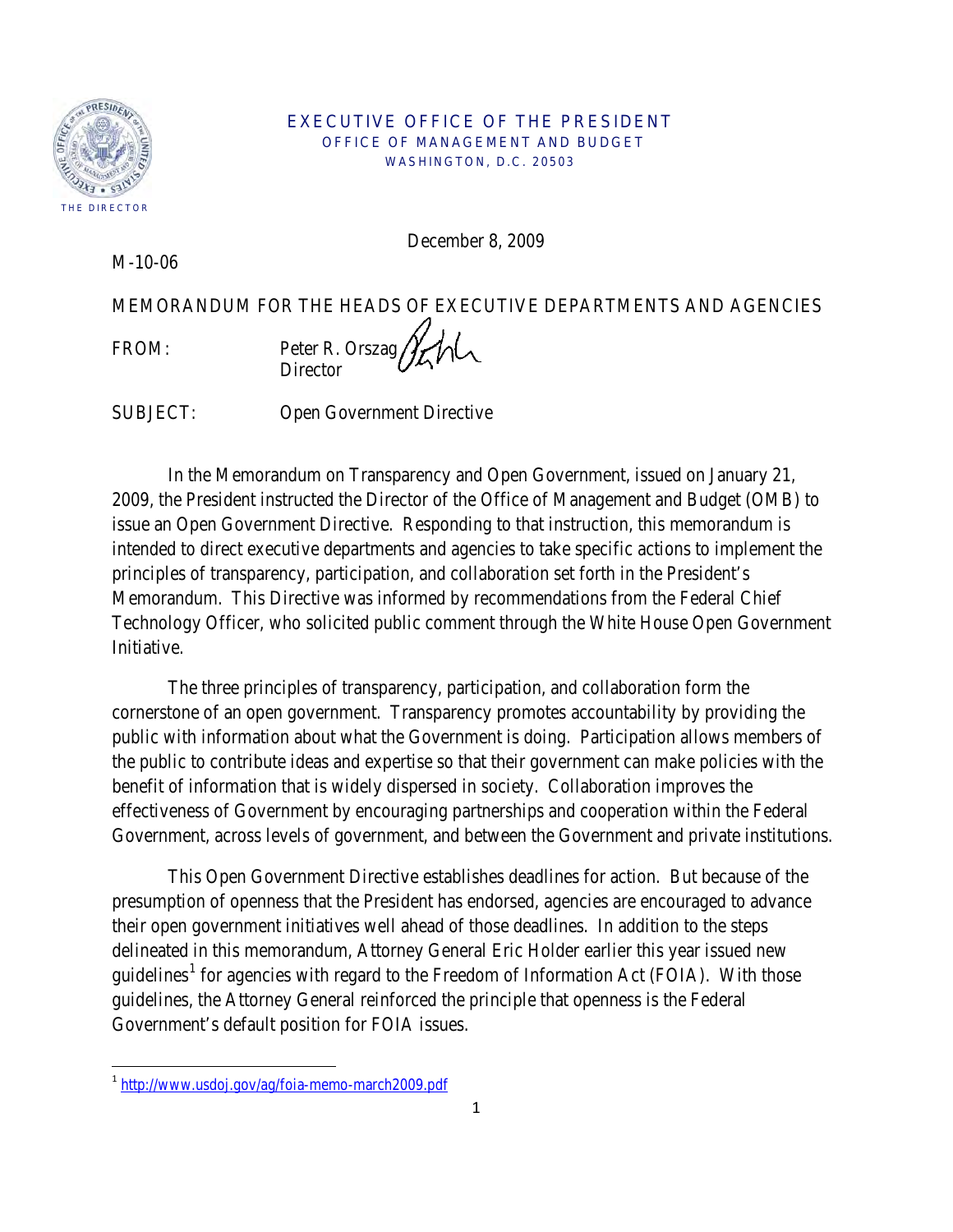This memorandum requires executive departments and agencies to take the following steps toward the goal of creating a more open government:

## **1. Publish Government Information Online**

To increase accountability, promote informed participation by the public, and create economic opportunity, each agency shall take prompt steps to expand access to information by making it available online in open formats.<sup>[2](#page-1-0)</sup> With respect to information, the presumption shall be in favor of openness (to the extent permitted by law and subject to valid privacy, confidentiality, security, or other restrictions).

- a. Agencies shall respect the presumption of openness by publishing information online (in addition to any other planned or mandated publication methods) and by preserving and maintaining electronic information, consistent with the Federal Records Act and other applicable law and policy. Timely publication of information is an essential component of transparency. Delays should not be viewed as an inevitable and insurmountable consequence of high demand.
- b. To the extent practicable and subject to valid restrictions, agencies should publish information online in an open format that can be retrieved, downloaded, indexed, and searched by commonly used web search applications. An open format is one that is platform independent, machine readable, and made available to the public without restrictions that would impede the re-use of that information.
- c. To the extent practical and subject to valid restrictions, agencies should proactively use modern technology to disseminate useful information, rather than waiting for specific requests under FOIA.
- d. Within 45 days, each agency shall identify and publish online in an open format at least three high-value data sets (see attachment section 3.a.i) and register those data sets via Data.gov. These must be data sets not previously available online or in a downloadable format.
- e. Within 60 days, each agency shall create an Open Government Webpage located at http://www.[agency].gov/open to serve as the gateway for agency activities related to the Open Government Directive and shall maintain and update that webpage in a timely fashion.

 $\overline{\phantom{0}}$ 

<span id="page-1-0"></span><sup>2</sup> The Federal Government has defined information in OMB Circular A-130, "*Management of Federal Information Resources*," as any communication or representation of knowledge such as facts, data, or opinions presented in any medium or format.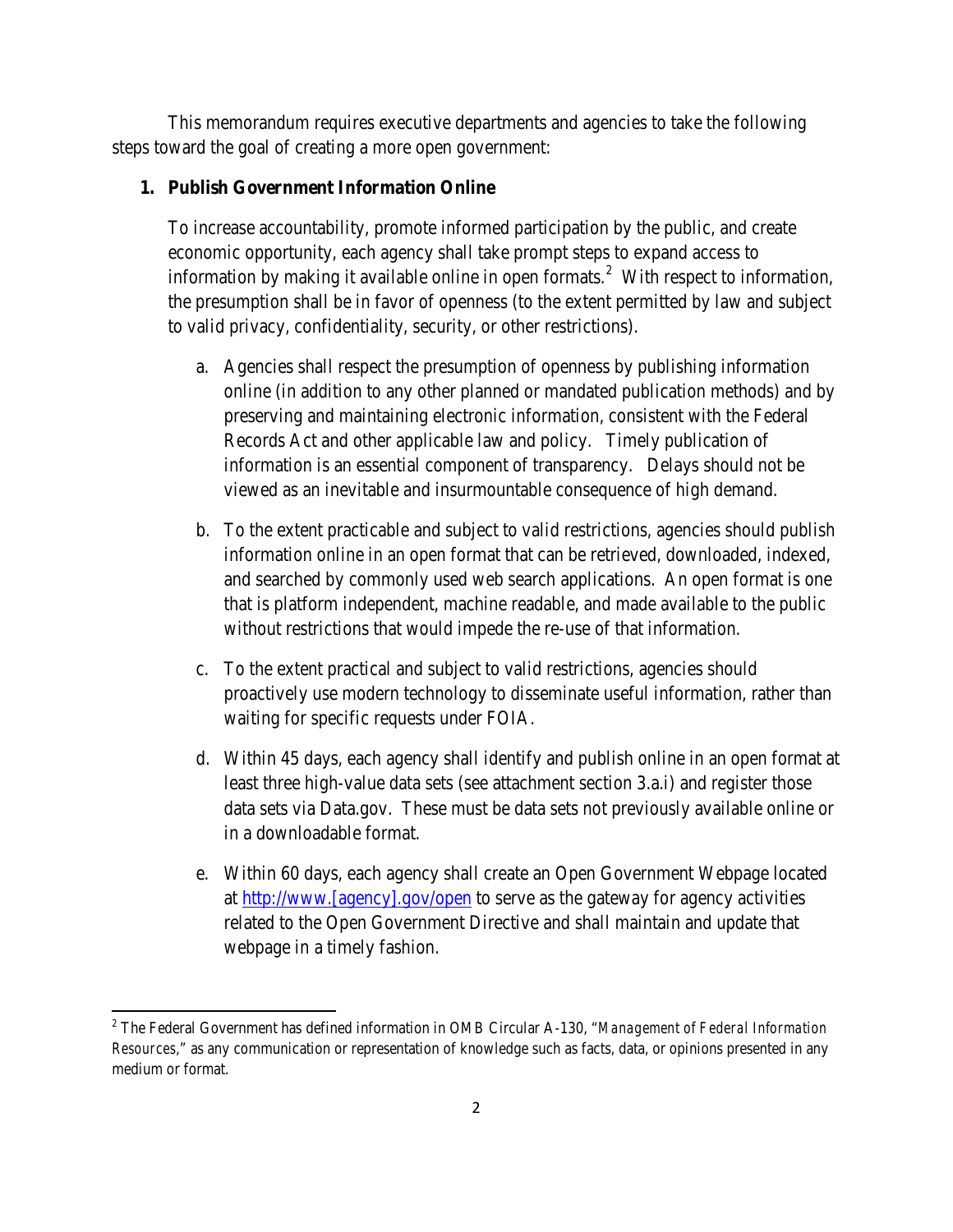- f. Each Open Government Webpage shall incorporate a mechanism for the public to:
	- i. Give feedback on and assessment of the quality of published information;
	- ii. Provide input about which information to prioritize for publication; and
	- iii. Provide input on the agency's Open Government Plan (see 3.a.).
- g. Each agency shall respond to public input received on its Open Government Webpage on a regular basis.
- h. Each agency shall publish its annual Freedom of Information Act Report in an open format on its Open Government Webpage in addition to any other planned dissemination methods.
- i. Each agency with a significant pending backlog of outstanding Freedom of Information requests shall take steps to reduce any such backlog by ten percent each year.
- j. Each agency shall comply with guidance on implementing specific Presidential open government initiatives, such as Data.gov, eRulemaking, IT Dashboard, Recovery.gov, and USAspending.gov.

# **2. Improve the Quality of Government Information**

 $\overline{\phantom{0}}$ 

To improve the quality of government information available to the public, senior leaders should make certain that the information conforms to OMB guidance on information quality<sup>[3](#page-2-0)</sup> and that adequate systems and processes are in place within the agencies to promote such conformity.

a. Within 45 days, each agency, in consultation with OMB, shall designate a high-level senior official to be accountable for the quality and objectivity<sup>[4](#page-2-1)</sup> of, and internal controls over, the Federal spending information publicly disseminated

<span id="page-2-0"></span><sup>3</sup> Information Quality Act, Pub. L. No. 106-554, section 515; see also, "Guidelines for Ensuring and Maximizing the Quality, Objectivity, Utility, and Integrity of Information Disseminated by Federal Agencies" (67 FR 8452) and your agency's Information Quality Act guidelines.

<span id="page-2-1"></span><sup>&</sup>lt;sup>4</sup> The Federal Government has defined quality and objectivity in, "Guidelines for Ensuring and Maximizing the Quality, Objectivity, Utility, and Integrity of Information Disseminated by Federal Agencies" (67 FR 8452). Quality is "…the encompassing term, of which 'utility,' 'objectivity,' and 'integrity' are the constituents." "'Objectivity' focuses on whether the disseminated information is being presented in an accurate, clear, complete, and unbiased manner, and as a matter of substance, is accurate, reliable, and unbiased."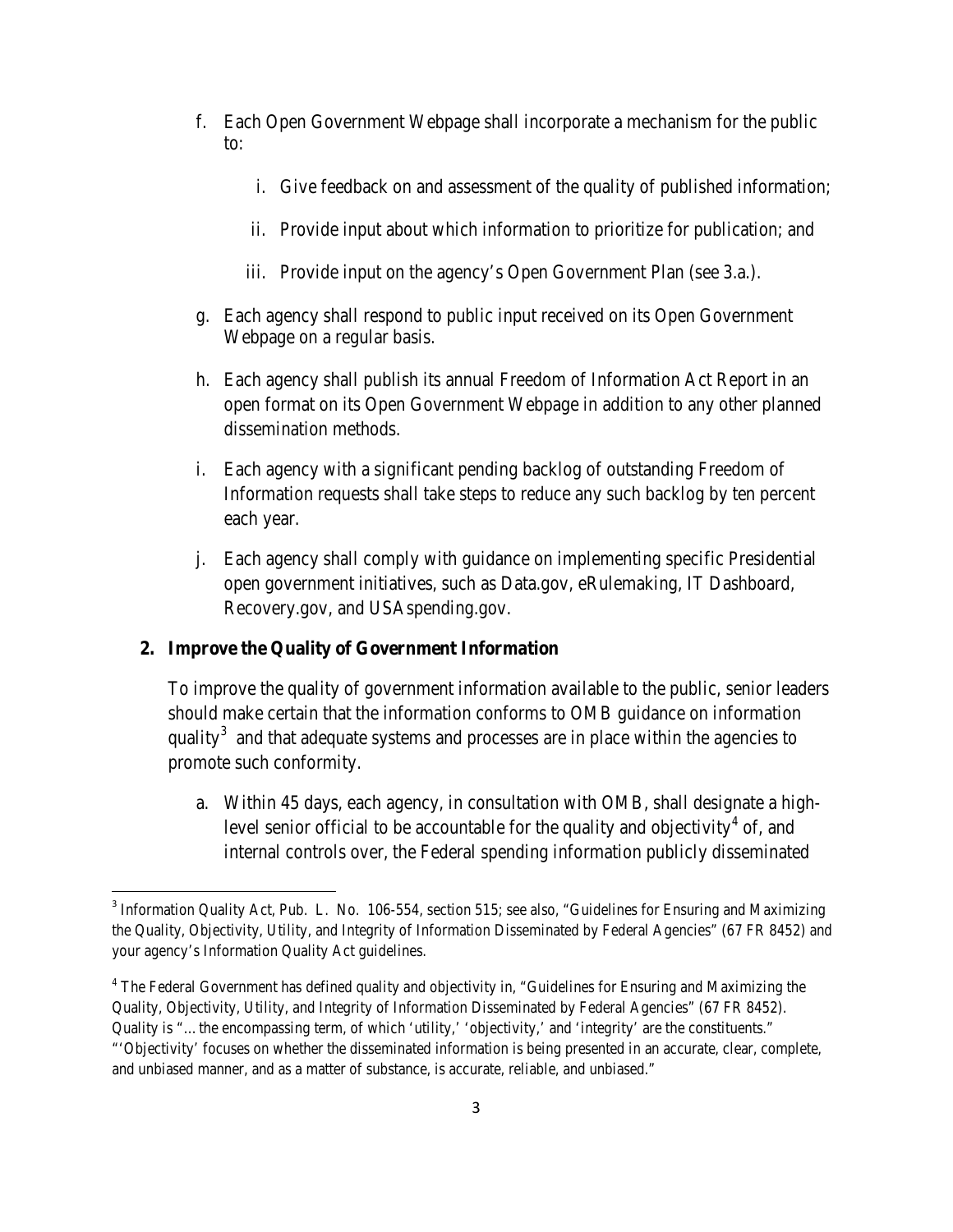through such public venues as USAspending.gov or other similar websites. The official shall participate in the agency's Senior Management Council, or similar governance structure, for the agency-wide internal control assessment pursuant to the Federal Managers' Financial Integrity Act.<sup>[5](#page-3-0)</sup>

- b. Within 60 days, the Deputy Director for Management at OMB will issue, through separate guidance or as part of any planned comprehensive management guidance, a framework for the quality of Federal spending information publicly disseminated through such public venues as USAspending.gov or other similar websites. The framework shall require agencies to submit plans with details of the internal controls implemented over information quality, including system and process changes, and the integration of these controls within the agency's existing infrastructure. An assessment will later be made as to whether additional guidance on implementing OMB guidance on information quality is necessary to cover other types of government information disseminated to the public.
- c. Within 120 days, the Deputy Director for Management at OMB will issue, through separate guidance or as part of any planned comprehensive management guidance, a longer-term comprehensive strategy for Federal spending transparency, including the Federal Funding Accountability Transparency Act and the American Reinvestment and Recovery Act. This guidance will identify the method for agencies to report quarterly on their progress toward improving their information quality.

## **3. Create and Institutionalize a Culture of Open Government**

 $\overline{\phantom{0}}$ 

 To create an unprecedented and sustained level of openness and accountability in every agency, senior leaders should strive to incorporate the values of transparency, participation, and collaboration into the ongoing work of their agency. Achieving a more open government will require the various professional disciplines within the Government – such as policy, legal, procurement, finance, and technology operations – to work together to define and to develop open government solutions. Integration of various disciplines facilitates organization-wide and lasting change in the way that Government works.

a. Within 120 days, each agency shall develop and publish on its Open Government Webpage an Open Government Plan that will describe how it will improve transparency and integrate public participation and collaboration into its activities.

<span id="page-3-0"></span> $<sup>5</sup>$  The implementing guidance for the Federal Managers' Financial Integrity Act can be found in OMB Circular A-</sup> 123, "*Management's Responsibility for Internal Control.*"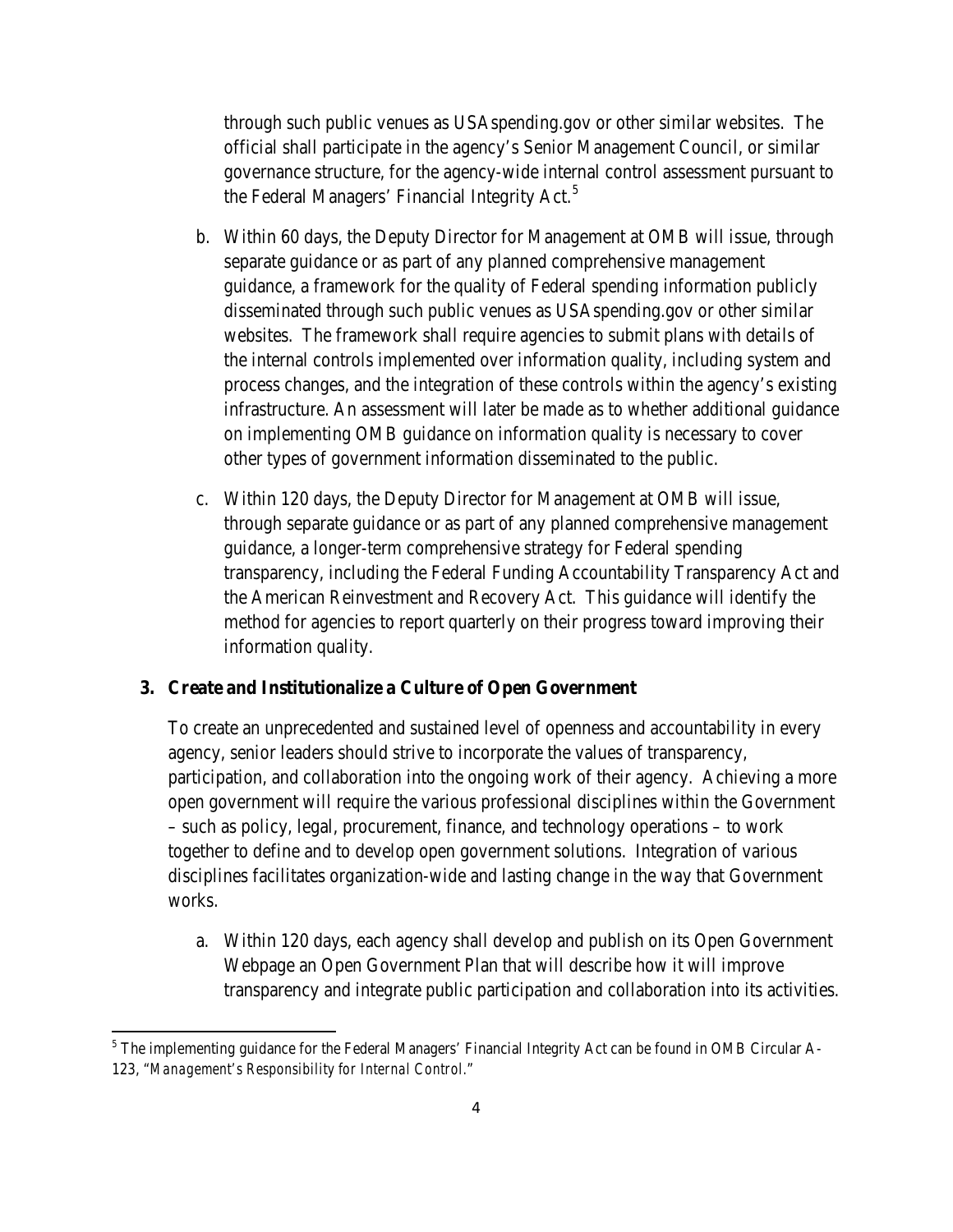Additional details on the required content of this plan are attached. Each agency's plan shall be updated every two years.

- b. Within 60 days, the Federal Chief Information Officer and the Federal Chief Technology Officer shall create an Open Government Dashboard on [www.whitehouse.gov/open.](http://www.whitehouse.gov/open) The Open Government Dashboard will make available each agency's Open Government Plan, together with aggregate statistics and visualizations designed to provide an assessment of the state of open government in the Executive Branch and progress over time toward meeting the deadlines for action outlined in this Directive.
- c. Within 45 days, the Deputy Director for Management at OMB, the Federal Chief Information Officer, and the Federal Chief Technology Officer will establish a working group that focuses on transparency, accountability, participation, and collaboration within the Federal Government. This group, with senior level representation from program and management offices throughout the Government, will serve several critical functions, including:
	- i. Providing a forum to share best practices on innovative ideas to promote transparency, including system and process solutions for information collection, aggregation, validation, and dissemination;
	- ii. Coordinating efforts to implement existing mandates for Federal spending transparency, including the Federal Funding Accountability Transparency Act and the American Reinvestment and Recovery Act; and
	- iii. Providing a forum to share best practices on innovative ideas to promote participation and collaboration, including how to experiment with new technologies, take advantage of the expertise and insight of people both inside and outside the Federal Government, and form high-impact collaborations with researchers, the private sector, and civil society.
- d. Within 90 days, the Deputy Director for Management at OMB will issue, through separate guidance or as part of any planned comprehensive management guidance, a framework for how agencies can use challenges, prizes, and other incentive-backed strategies to find innovative or cost-effective solutions to improving open government.

## **4. Create an Enabling Policy Framework for Open Government**

Emerging technologies open new forms of communication between a government and the people. It is important that policies evolve to realize the potential of technology for open government.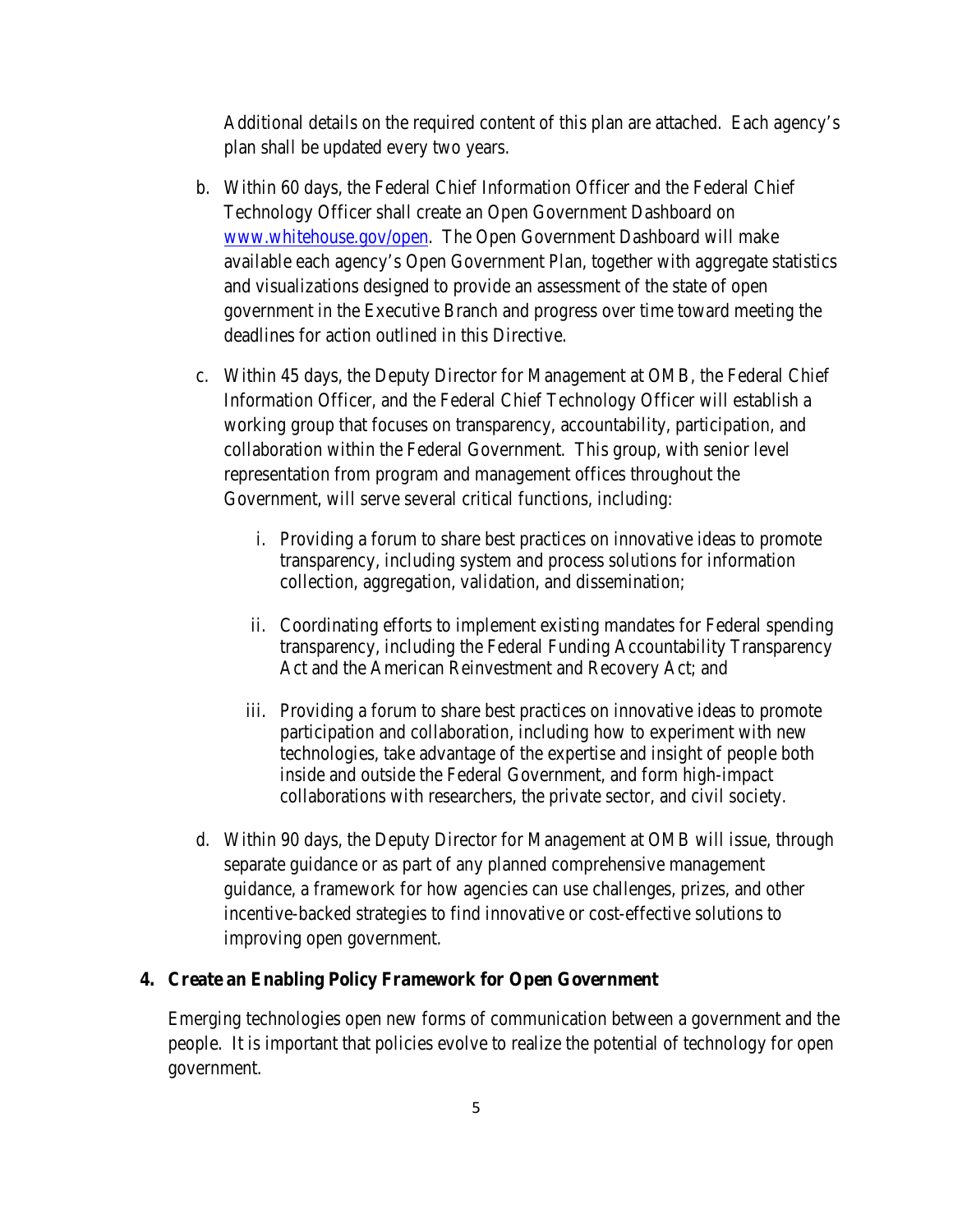a. Within 120 days, the Administrator of the Office of Information and Regulatory Affairs (OIRA), in consultation with the Federal Chief Information Officer and the Federal Chief Technology Officer, will review existing OMB policies, such as Paperwork Reduction Act guidance and privacy guidance, to identify impediments to open government and to the use of new technologies and, where necessary, issue clarifying guidance and/or propose revisions to such policies, to promote greater openness in government.

 Nothing in this Directive shall be construed to supersede existing requirements for review and clearance of pre-decisional information by the Director of the Office of Management and Budget relating to legislative, budgetary, administrative, and regulatory materials. Moreover, nothing in this Directive shall be construed to suggest that the presumption of openness precludes the legitimate protection of information whose release would threaten national security, invade personal privacy, breach confidentiality, or damage other genuinely compelling interests.

If you have any questions regarding this memorandum, please direct them to [opengov@omb.eop.gov](mailto:opengov@omb.eop.gov) or call Nicholas Fraser, Information Policy Branch, Office of Information and Regulatory Affairs, Office of Management and Budget at (202) 395-3785.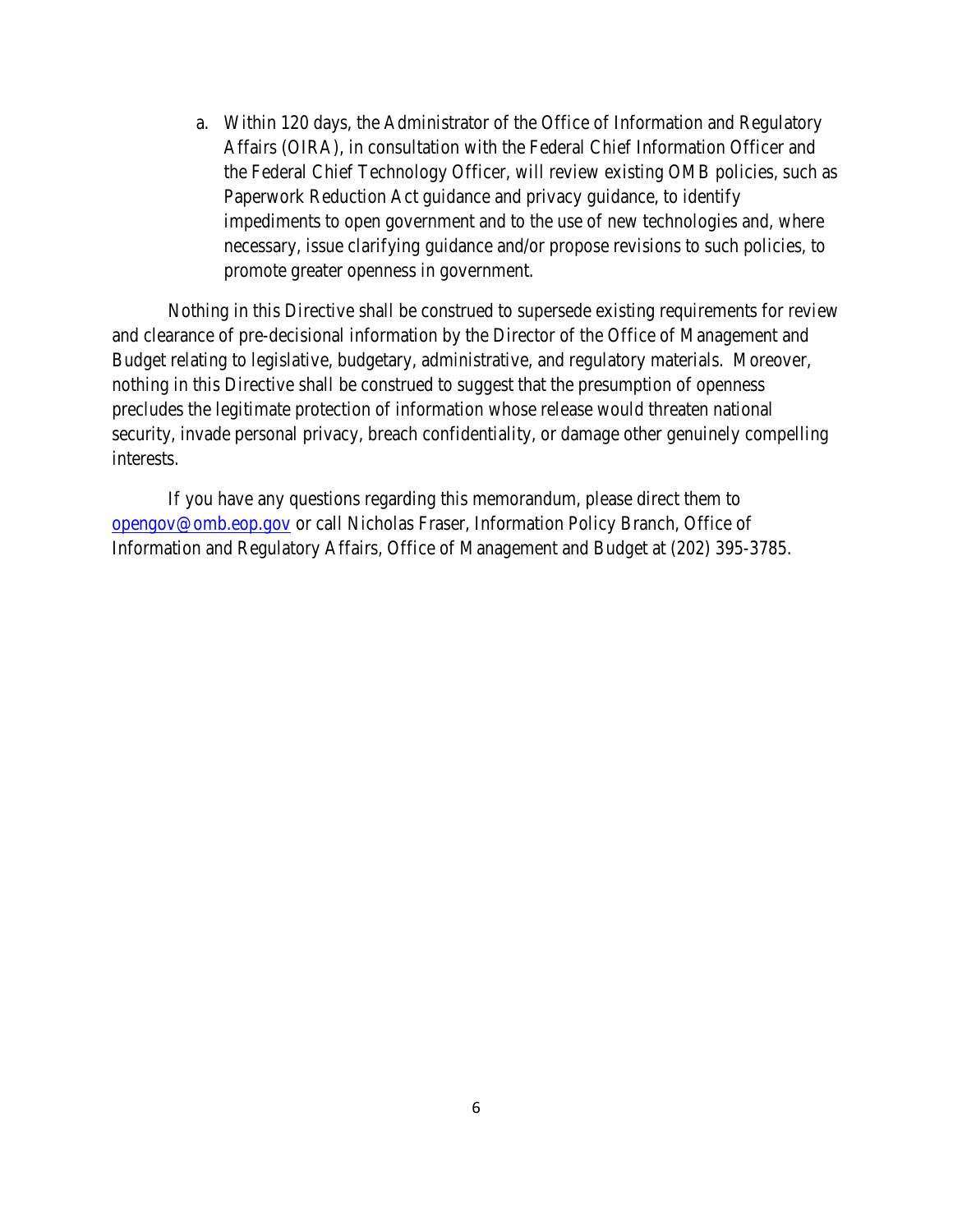## Attachment

## **Open Government Plan**

- 1. **Formulating the Plan:** Your agency's Open Government Plan is the public roadmap that details how your agency will incorporate the principles of the President's January 21, 2009, Memorandum on Transparency and Open Government into the core mission objectives of your agency. The Plan should reflect the input of (a) senior policy, legal, and technology leadership in your agency and (b) the general public and open government experts. It should detail the specific actions that your agency will undertake and the timeline on which it will do so.
- 2. **Publishing the Plan:** Consistent with the deadlines set forth in this Directive, the Plan should be published online on the agency's Open Government Webpage in an open format that enables the public to download, analyze, and visualize any information and data in the Plan.

### **3. Components of the Plan:**

- a. **Transparency:** Your agency's Open Government Plan should explain in detail how your agency will improve transparency. It should describe steps the agency will take to conduct its work more openly and publish its information online, including any proposed changes to internal management and administrative policies to improve transparency. Specifically, as part of your Plan to enhance information dissemination, your agency should describe how it is currently meeting its legal information dissemination obligations,<sup>[6](#page-6-0)</sup> and how it plans to improve its existing information dissemination practices by providing:
	- i. A strategic action plan for transparency that (1) inventories agency high-value information currently available for download; (2) fosters the public's use of this information to increase public knowledge and promote public scrutiny of agency services; and (3) identifies high value information not yet available and establishes a reasonable timeline for publication online in open formats with specific target dates. High-value information is information that can be used to increase agency accountability and responsiveness; improve public knowledge of the agency and its operations; further the core mission of

ı

<span id="page-6-0"></span> $6$  Paperwork Reduction Act, Pub L. No. 104-13, section 3506(d).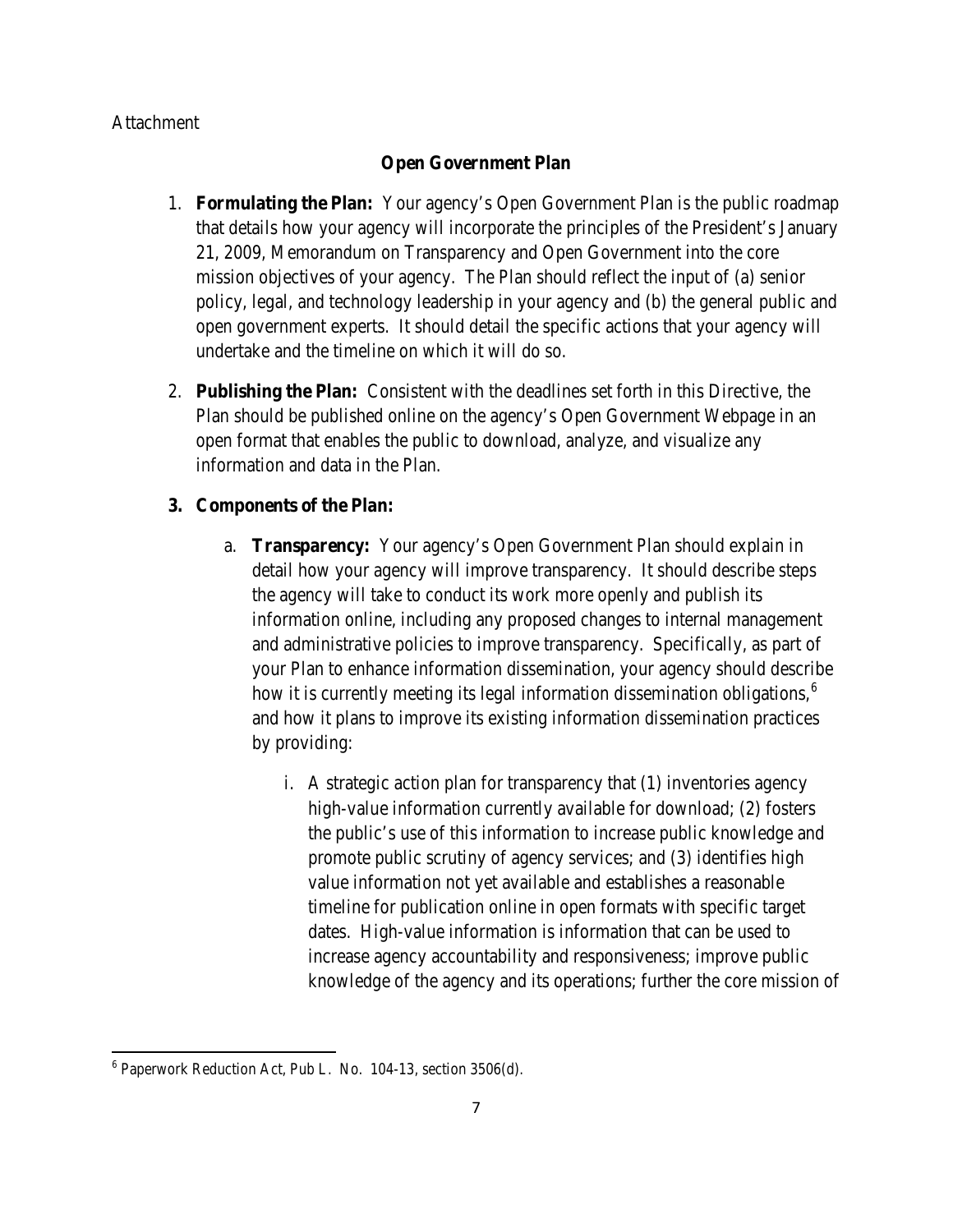the agency; create economic opportunity; or respond to need and demand as identified through public consultation.

- ii. In cases where the agency provides public information maintained in electronic format, a plan for timely publication of the underlying data. This underlying data should be in an open format and as granular as possible, consistent with statutory responsibilities and subject to valid privacy, confidentiality, security, or other restrictions. Your agency should also identify key audiences for its information and their needs, and endeavor to publish high-value information for each of those audiences in the most accessible forms and formats. In particular, information created or commissioned by the Government for educational use by teachers or students and made available online should clearly demarcate the public's right to use, modify, and distribute the information.
- iii. Details as to how your agency is complying with transparency initiative guidance such as Data.gov, eRulemaking, IT Dashboard, Recovery.gov, and USAspending.gov. Where gaps exist, the agency should detail the steps the agency is taking and the timing to meet the requirements for each initiative.
- iv. Details of proposed actions to be taken, with clear milestones, to inform the public of significant actions and business of your agency, such as through agency public meetings, briefings, press conferences on the Internet, and periodic national town hall meetings.
- v. A link to a publicly available website that shows how your agency is meeting its existing records management requirements.<sup>[7](#page-7-0)</sup> These requirements serve as the foundation for your agency's records management program, which includes such activities as identifying and scheduling all electronic records,<sup>[8](#page-7-1)</sup> and ensuring the timely transfer of all permanently valuable records to the National Archives.
- vi. A link to a website that includes (1) a description of your staffing, organizational structure, and process for analyzing and responding to FOIA requests; (2) an assessment of your agency's capacity to analyze, coordinate, and respond to such requests in a timely manner,

ı

<span id="page-7-0"></span> $7$  36 CFR Subchapter B – Records Management.

<span id="page-7-1"></span> $8$  E-Government Act of 2002, Pub L. No. 107-347, section 207(e).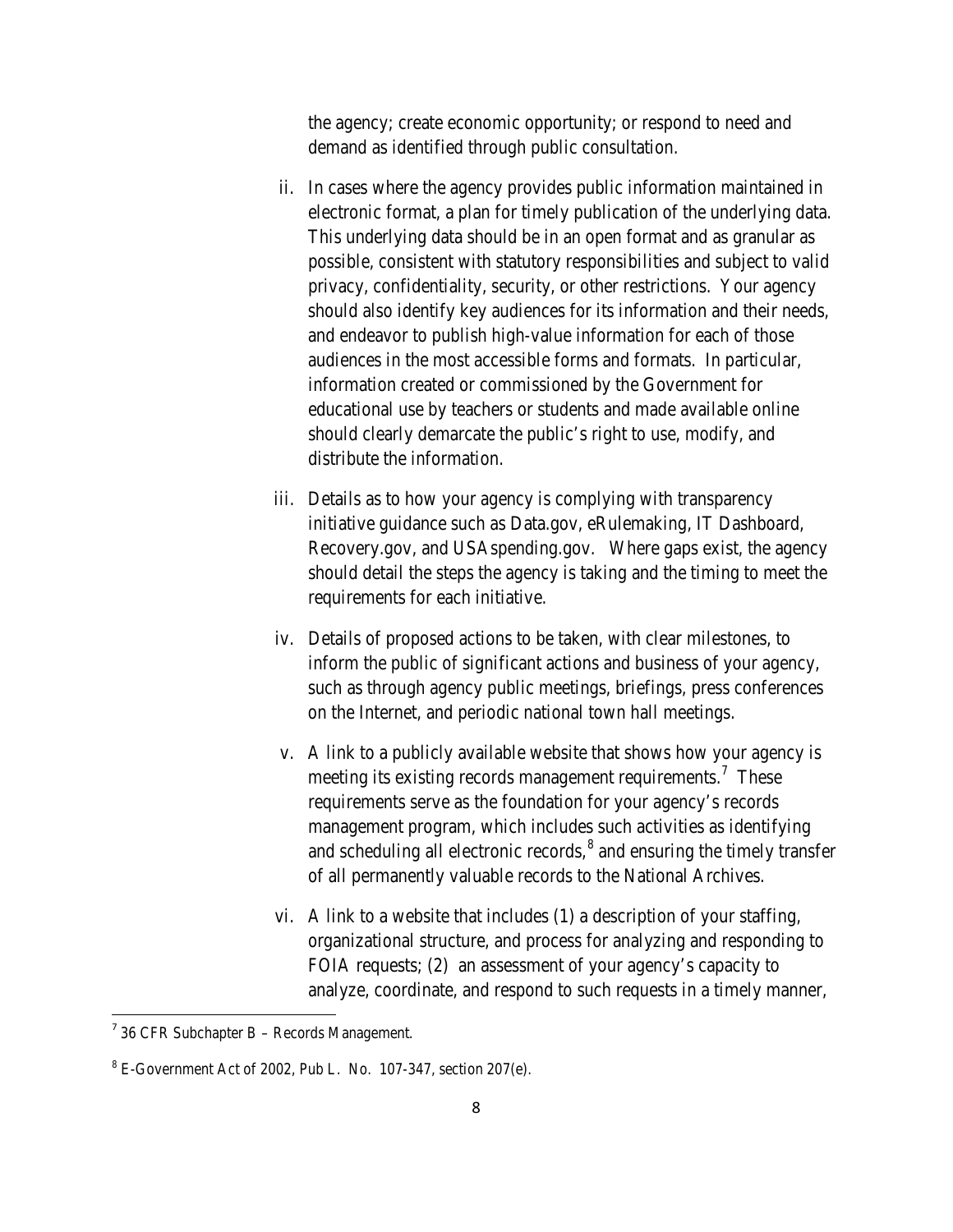together with proposed changes, technological resources, or reforms that your agency determines are needed to strengthen your response processes; and (3) if your agency has a significant backlog, milestones that detail how your agency will reduce its pending backlog of outstanding FOIA requests by at least ten percent each year. Providing prompt responses to FOIA requests keeps the public apprised of specific informational matters they seek.

- vii. A description or link to a webpage that describes your staffing, organizational structure, and process for analyzing and responding to Congressional requests for information.
- viii. A link to a publicly available webpage where the public can learn about your agency's declassification programs, learn how to access declassified materials, and provide input about what types of information should be prioritized for declassification, as appropriate. Declassification of government information that no longer needs protection, in accordance with established procedures, is essential to the free flow of information.<sup>[9](#page-8-0)</sup>
- b. **Participation:** To create more informed and effective policies, the Federal Government should promote opportunities for the public to participate throughout the decision-making process. Your agency's Open Government Plan should explain in detail how your agency will improve participation, including steps your agency will take to revise its current practices to increase opportunities for public participation in and feedback on the agency's core mission activities. The specific details should include proposed changes to internal management and administrative policies to improve participation.
	- i. The Plan should include descriptions of and links to appropriate websites where the public can engage in existing participatory processes of your agency.
	- ii. The Plan should include proposals for new feedback mechanisms, including innovative tools and practices that create new and easier methods for public engagement.
- c. **Collaboration:** Your agency's Open Government Plan should explain in detail how your agency will improve collaboration, including steps the agency

<span id="page-8-0"></span>ı

<sup>&</sup>lt;sup>9</sup> Executive Order 12958, Classified National Security Information.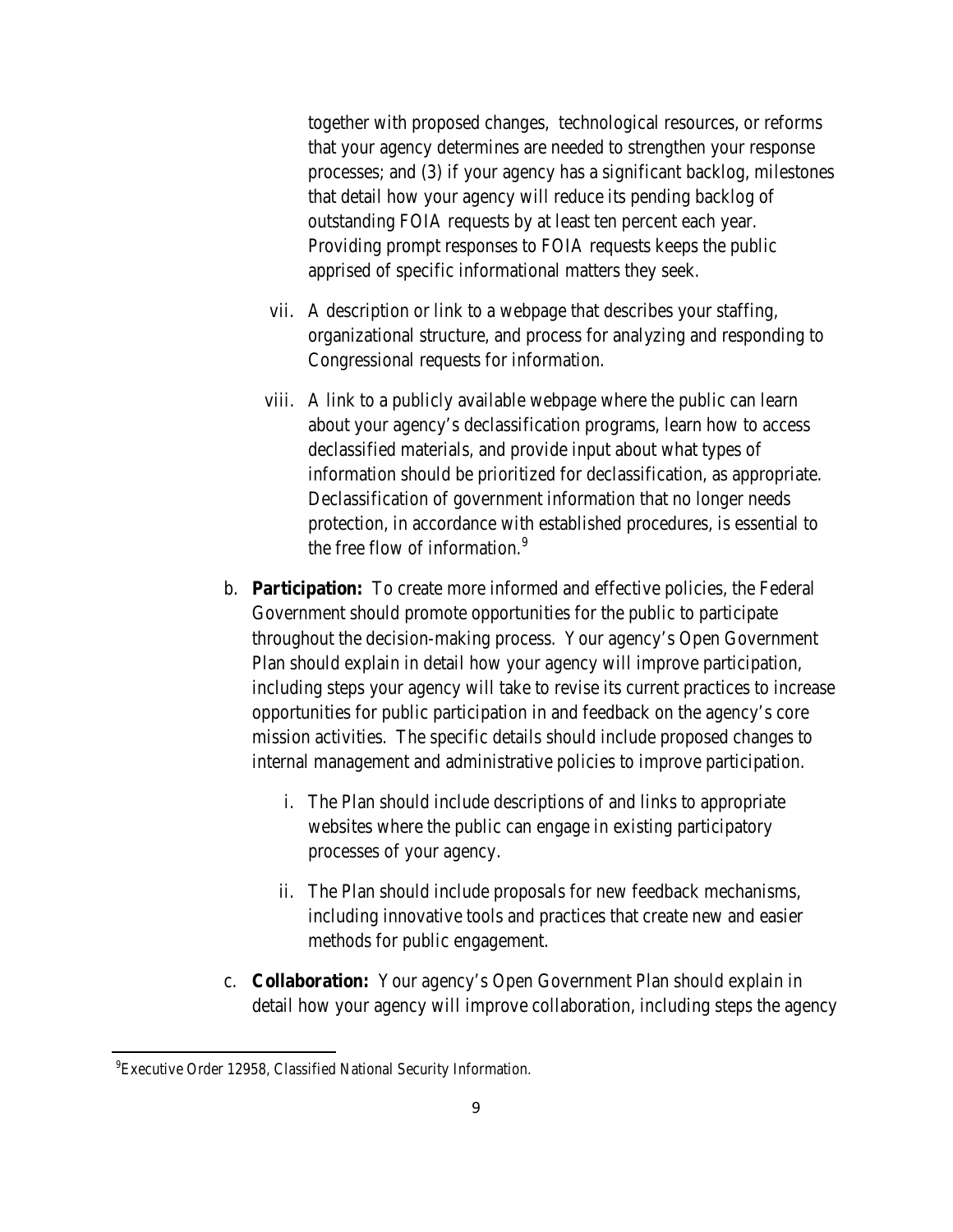will take to revise its current practices to further cooperation with other Federal and non-Federal governmental agencies, the public, and non-profit and private entities in fulfilling the agency's core mission activities. The specific details should include proposed changes to internal management and administrative policies to improve collaboration.

- i. The Plan should include proposals to use technology platforms to improve collaboration among people within and outside your agency.
- ii. The Plan should include descriptions of and links to appropriate websites where the public can learn about existing collaboration efforts of your agency.
- iii. The Plan should include innovative methods, such as prizes and competitions, to obtain ideas from and to increase collaboration with those in the private sector, non-profit, and academic communities.
- d. **Flagship Initiative:** Each agency's Open Government Plan should describe at least one specific, new transparency, participation, or collaboration initiative that your agency is currently implementing (or that will be implemented before the next update of the Open Government Plan). That description should include:
	- i. An overview of the initiative, how it addresses one or more of the three openness principles, and how it aims to improve agency operations;
	- ii. An explanation of how your agency engages or plans to engage the public and maintain dialogue with interested parties who could contribute innovative ideas to the initiative;
	- iii. If appropriate, identification of any partners external to your agency with whom you directly collaborate on the initiative;
	- iv. An account of how your agency plans to measure improved transparency, participation, and/or collaboration through this initiative; and
	- v. An explanation of the steps your agency is taking to make the initiative sustainable and allow for continued improvement.
- e. **Public and Agency Involvement:** Your agency's Open Government Plan should include, but not be limited to, the requirements set forth in this